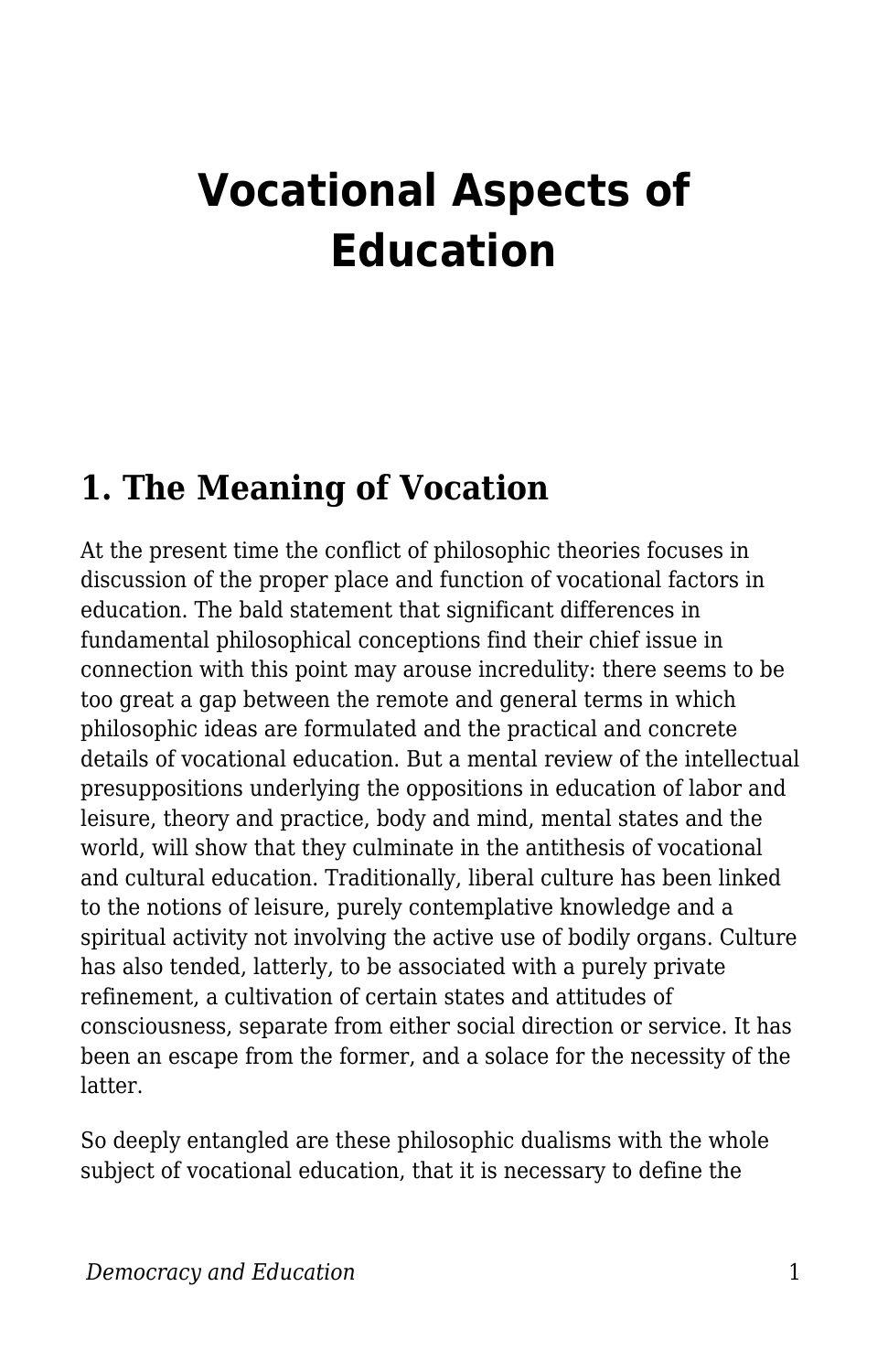meaning of vocation with some fullness in order to avoid the impression that an education which centers about it is narrowly practical, if not merely pecuniary. A vocation means nothing but such a direction of life activities as renders them perceptibly significant to a person, because of the consequences they accomplish, and also useful to his associates. The opposite of a career is neither leisure nor culture, but aimlessness, capriciousness, the absence of cumulative achievement in experience, on the personal side, and idle display, parasitic dependence upon the others, on the social side. Occupation is a concrete term for continuity. It includes the development of artistic capacity of any kind, of special scientific ability, of effective citizenship, as well as professional and business occupations, to say nothing of mechanical labor or engagement in gainful pursuits.

We must avoid not only limitation of conception of vocation to the occupations where immediately tangible commodities are produced, but also the notion that vocations are distributed in an exclusive way, one and only one to each person. Such restricted specialism is impossible; nothing could be more absurd than to try to educate individuals with an eye to only one line of activity. In the first place, each individual has of necessity a variety of callings, in each of which he should be intelligently effective; and in the second place any one occupation loses its meaning and becomes a routine keeping busy at something in the degree in which it is isolated from other interests. (i) No one is just an artist and nothing else, and in so far as one approximates that condition, he is so much the less developed human being; he is a kind of monstrosity. He must, at some period of his life, be a member of a family; he must have friends and companions; he must either support himself or be supported by others, and thus he has a business career. He is a member of some organized political unit, and so on. We naturally name his vocation from that one of the callings which distinguishes him, rather than from those which he has in common with all others. But we should not allow ourselves to be so subject to words as to ignore and virtually deny his other callings when it comes to a consideration of the vocational phases of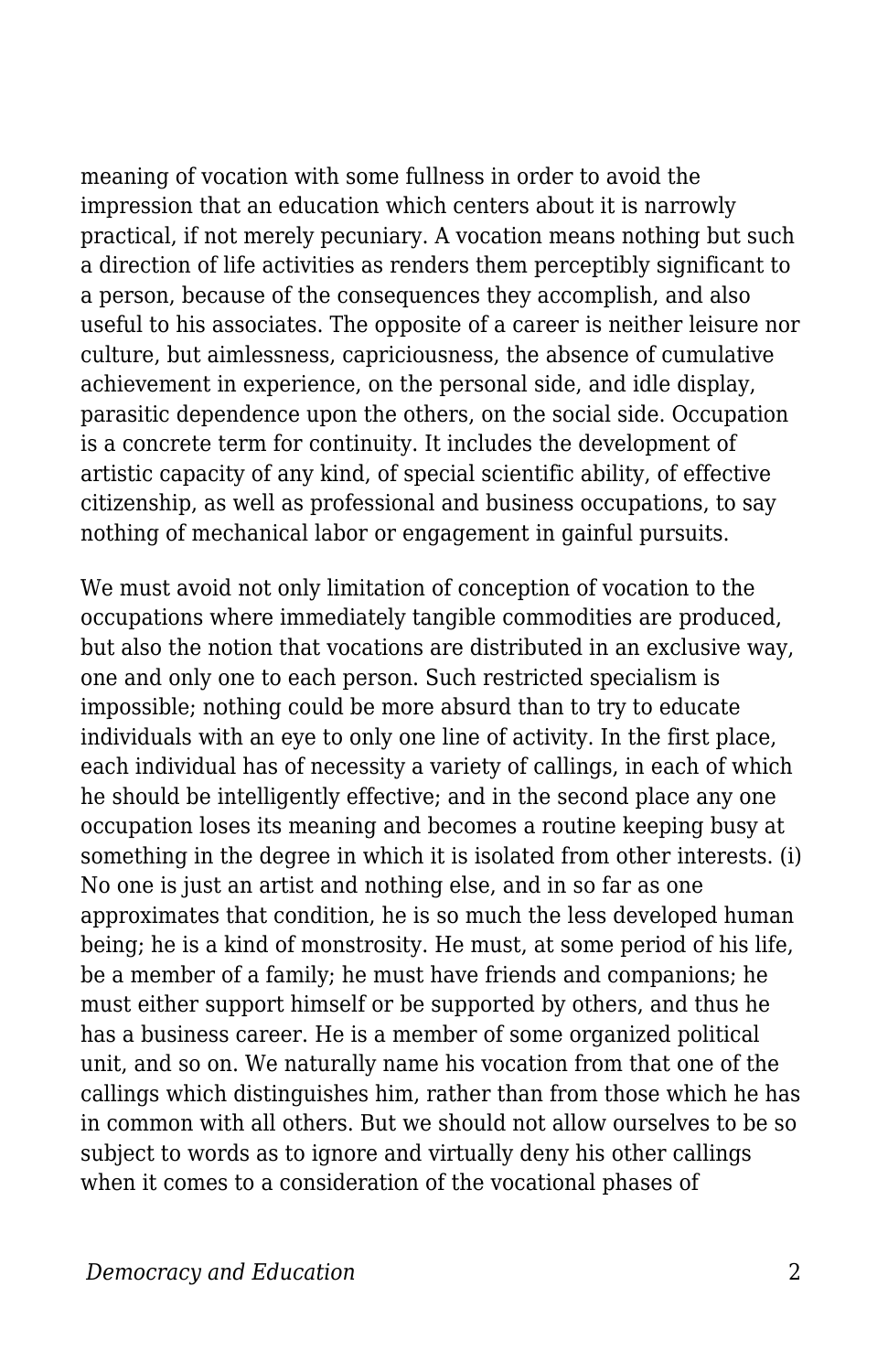education.

(ii) As a man's vocation as artist is but the emphatically specialized phase of his diverse and variegated vocational activities, so his efficiency in it, in the humane sense of efficiency, is determined by its association with other callings. A person must have experience, he must live, if his artistry is to be more than a technical accomplishment. He cannot find the subject matter of his artistic activity within his art; this must be an expression of what he suffers and enjoys in other relationships - a thing which depends in turn upon the alertness and sympathy of his interests. What is true of an artist is true of any other special calling. There is doubtless - in general accord with the principle of habit - a tendency for every distinctive vocation to become too dominant, too exclusive and absorbing in its specialized aspect. This means emphasis upon skill or technical method at the expense of meaning. Hence it is not the business of education to foster this tendency, but rather to safeguard against it, so that the scientific inquirer shall not be merely the scientist, the teacher merely the pedagogue, the clergyman merely one who wears the cloth, and so on.

## **2. The Place of Vocational Aims in Education**

Bearing in mind the varied and connected content of the vocation, and the broad background upon which a particular calling is projected, we shall now consider education for the more distinctive activity of an individual.

1. An occupation is the only thing which balances the distinctive capacity of an individual with his social service. To find out what one is fitted to do and to secure an opportunity to do it is the key to happiness. Nothing is more tragic than failure to discover one's true business in life, or to find that one has drifted or been forced by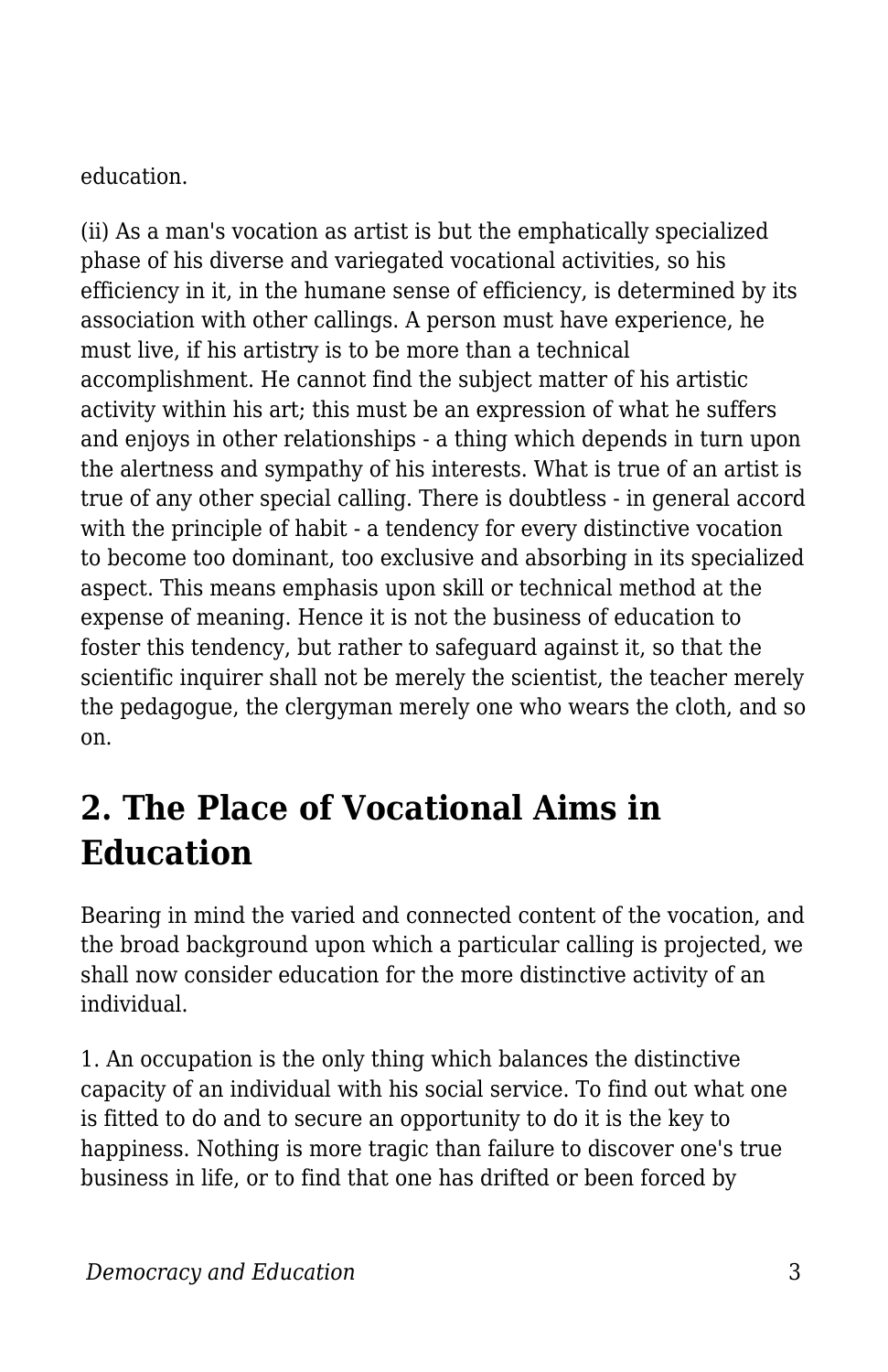circumstance into an uncongenial calling. A right occupation means simply that the aptitudes of a person are in adequate play, working with the minimum of friction and the maximum of satisfaction. With reference to other members of a community, this adequacy of action signifies, of course, that they are getting the best service the person can render. It is generally believed, for example, that slave labor was ultimately wasteful even from the purely economic point of view - that there was not sufficient stimulus to direct the energies of slaves, and that there was consequent wastage. Moreover, since slaves were confined to certain prescribed callings, much talent must have remained unavailable to the community, and hence there was a dead loss. Slavery only illustrates on an obvious scale what happens in some degree whenever an individual does not find himself in his work. And he cannot completely find himself when vocations are looked upon with contempt, and a conventional ideal of a culture which is essentially the same for all is maintained. Plato (ante, p. 88) laid down the fundamental principle of a philosophy of education when he asserted that it was the business of education to discover what each person is good for, and to train him to mastery of that mode of excellence, because such development would also secure the fulfillment of social needs in the most harmonious way. His error was not in qualitative principle, but in his limited conception of the scope of vocations socially needed; a limitation of vision which reacted to obscure his perception of the infinite variety of capacities found in different individuals.

2. An occupation is a continuous activity having a purpose. Education through occupations consequently combines within itself more of the factors conducive to learning than any other method. It calls instincts and habits into play; it is a foe to passive receptivity. It has an end in view; results are to be accomplished. Hence it appeals to thought; it demands that an idea of an end be steadily maintained, so that activity cannot be either routine or capricious. Since the movement of activity must be progressive, leading from one stage to another, observation and ingenuity are required at each stage to overcome obstacles and to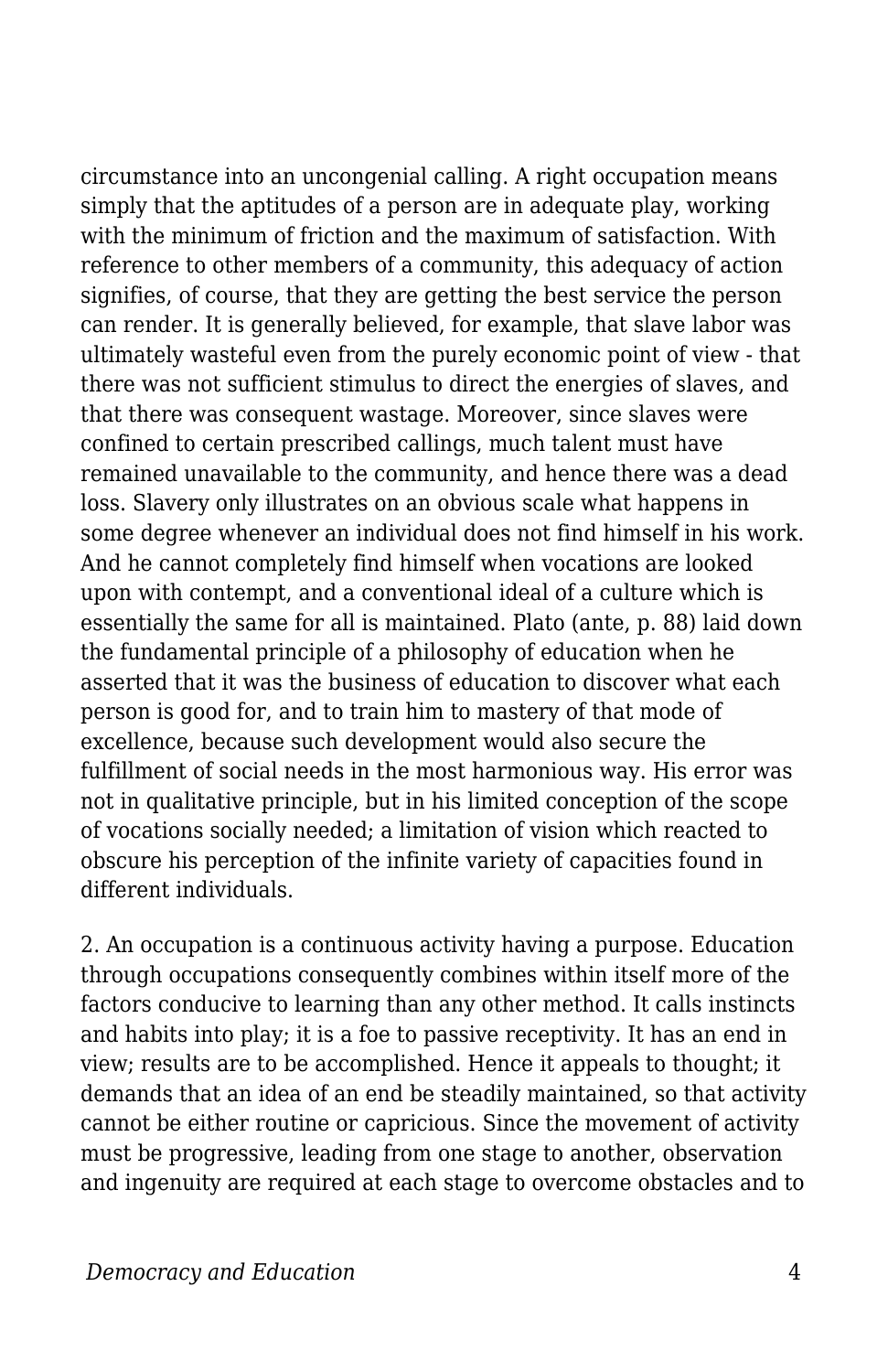discover and readapt means of execution. In short, an occupation, pursued under conditions where the realization of the activity rather than merely the external product is the aim, fulfills the requirements which were laid down earlier in connection with the discussion of aims, interest, and thinking. (See Chapters VIII, X, XII.)

A calling is also of necessity an organizing principle for information and ideas; for knowledge and intellectual growth. It provides an axis which runs through an immense diversity of detail; it causes different experiences, facts, items of information to fall into order with one another. The lawyer, the physician, the laboratory investigator in some branch of chemistry, the parent, the citizen interested in his own locality, has a constant working stimulus to note and relate whatever has to do with his concern. He unconsciously, from the motivation of his occupation, reaches out for all relevant information, and holds to it. The vocation acts as both magnet to attract and as glue to hold. Such organization of knowledge is vital, because it has reference to needs; it is so expressed and readjusted in action that it never becomes stagnant. No classification, no selection and arrangement of facts, which is consciously worked out for purely abstract ends, can ever compare in solidity or effectiveness with that knit under the stress of an occupation; in comparison the former sort is formal, superficial, and cold.

3. The only adequate training for occupations is training through occupations. The principle stated early in this book (see Chapter VI) that the educative process is its own end, and that the only sufficient preparation for later responsibilities comes by making the most of immediately present life, applies in full force to the vocational phases of education. The dominant vocation of all human beings at all times is living - intellectual and moral growth. In childhood and youth, with their relative freedom from economic stress, this fact is naked and unconcealed. To predetermine some future occupation for which education is to be a strict preparation is to injure the possibilities of present development and thereby to reduce the adequacy of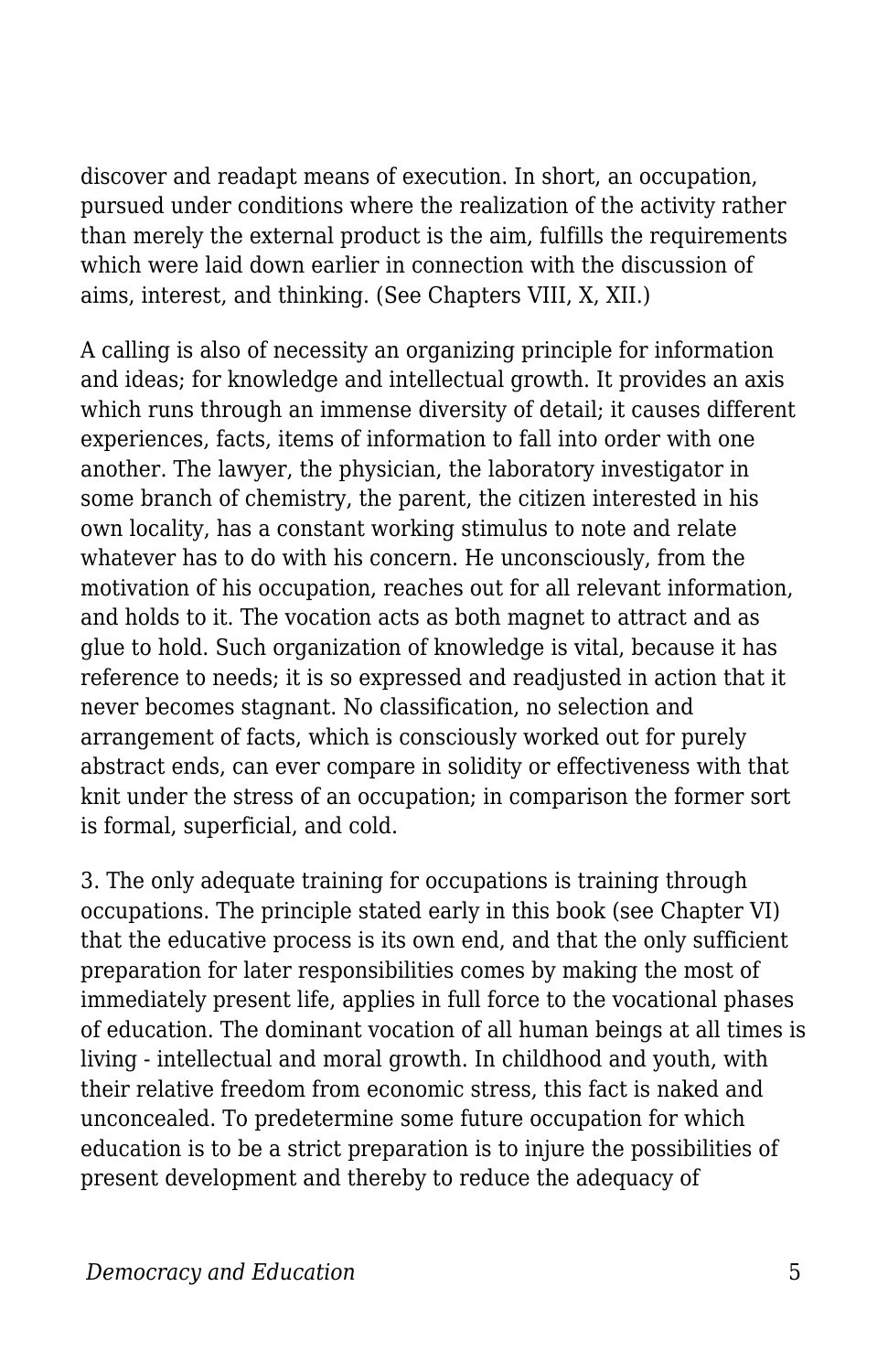preparation for a future right employment. To repeat the principle we have had occasion to appeal to so often, such training may develop a machine-like skill in routine lines (it is far from being sure to do so, since it may develop distaste, aversion, and carelessness), but it will be at the expense of those qualities of alert observation and coherent and ingenious planning which make an occupation intellectually rewarding. In an autocratically managed society, it is often a conscious object to prevent the development of freedom and responsibility, a few do the planning and ordering, the others follow directions and are deliberately confined to narrow and prescribed channels of endeavor. However much such a scheme may inure to the prestige and profit of a class, it is evident that it limits the development of the subject class; hardens and confines the opportunities for learning through experience of the master class, and in both ways hampers the life of the society as a whole. (See ante, p. 260.)

The only alternative is that all the earlier preparation for vocations be indirect rather than direct; namely, through engaging in those active occupations which are indicated by the needs and interests of the pupil at the time. Only in this way can there be on the part of the educator and of the one educated a genuine discovery of personal aptitudes so that the proper choice of a specialized pursuit in later life may be indicated. Moreover, the discovery of capacity and aptitude will be a constant process as long as growth continues. It is a conventional and arbitrary view which assumes that discovery of the work to be chosen for adult life is made once for all at some particular date. One has discovered in himself, say, an interest, intellectual and social, in the things which have to do with engineering and has decided to make that his calling. At most, this only blocks out in outline the field in which further growth is to be directed. It is a sort of rough sketch for use in direction of further activities. It is the discovery of a profession in the sense in which Columbus discovered America when he touched its shores. Future explorations of an indefinitely more detailed and extensive sort remain to be made.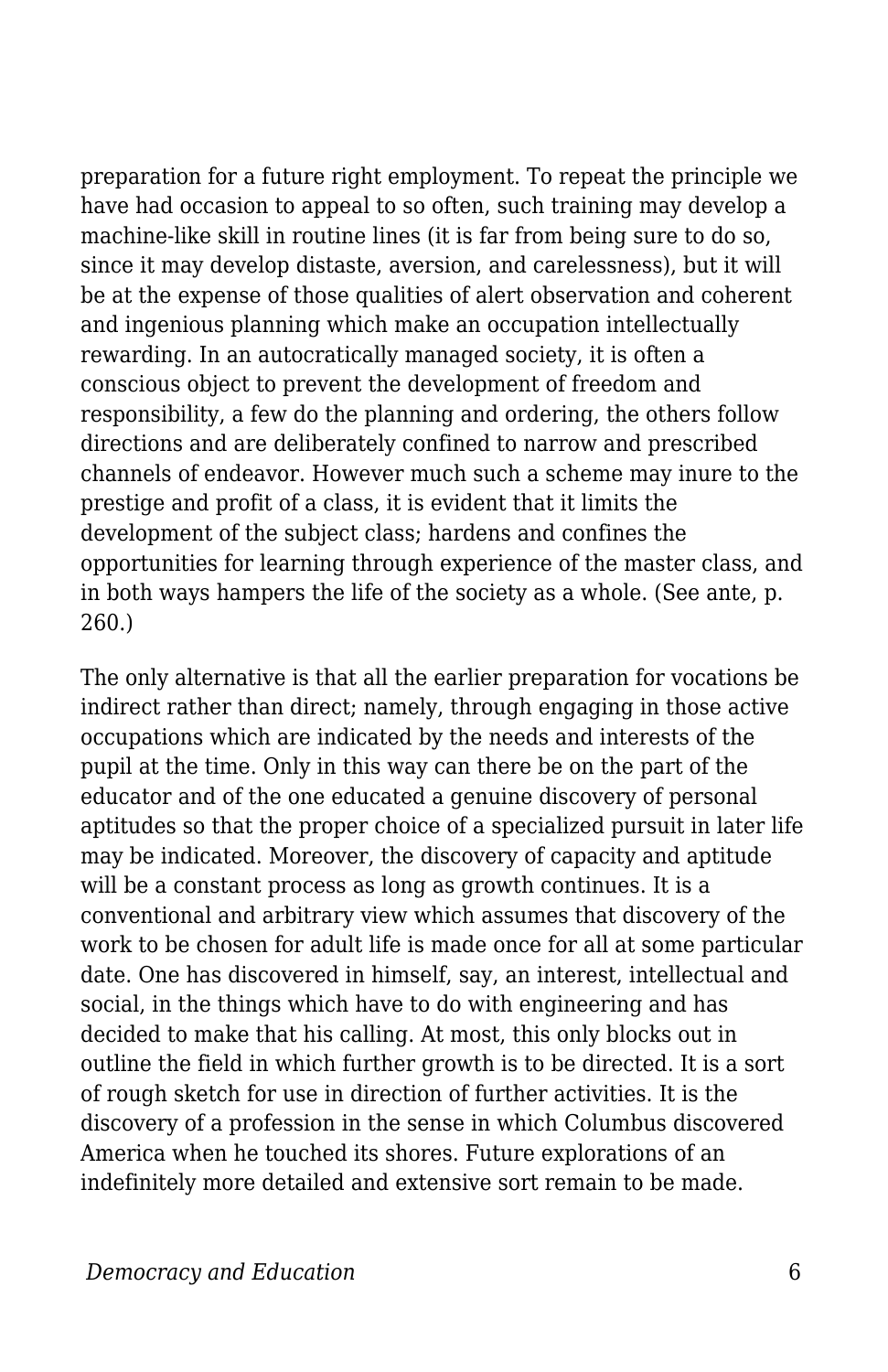When educators conceive vocational guidance as something which leads up to a definitive, irretrievable, and complete choice, both education and the chosen vocation are likely to be rigid, hampering further growth. In so far, the calling chosen will be such as to leave the person concerned in a permanently subordinate position, executing the intelligence of others who have a calling which permits more flexible play and readjustment. And while ordinary usages of language may not justify terming a flexible attitude of readjustment a choice of a new and further calling, it is such in effect. If even adults have to be on the lookout to see that their calling does not shut down on them and fossilize them, educators must certainly be careful that the vocational preparation of youth is such as to engage them in a continuous reorganization of aims and methods.

### **3. Present Opportunities and Dangers**

In the past, education has been much more vocational in fact than in name. (i) The education of the masses was distinctly utilitarian. It was called apprenticeship rather than education, or else just learning from experience. The schools devoted themselves to the three R's in the degree in which ability to go through the forms of reading, writing, and figuring were common elements in all kinds of labor. Taking part in some special line of work, under the direction of others, was the out-of-school phase of this education. The two supplemented each other; the school work in its narrow and formal character was as much a part of apprenticeship to a calling as that explicitly so termed.

(ii) To a considerable extent, the education of the dominant classes was essentially vocational - it only happened that their pursuits of ruling and of enjoying were not called professions. For only those things were named vocations or employments which involved manual labor, laboring for a reward in keep, or its commuted money equivalent, or the rendering of personal services to specific persons. For a long time, for example, the profession of the surgeon and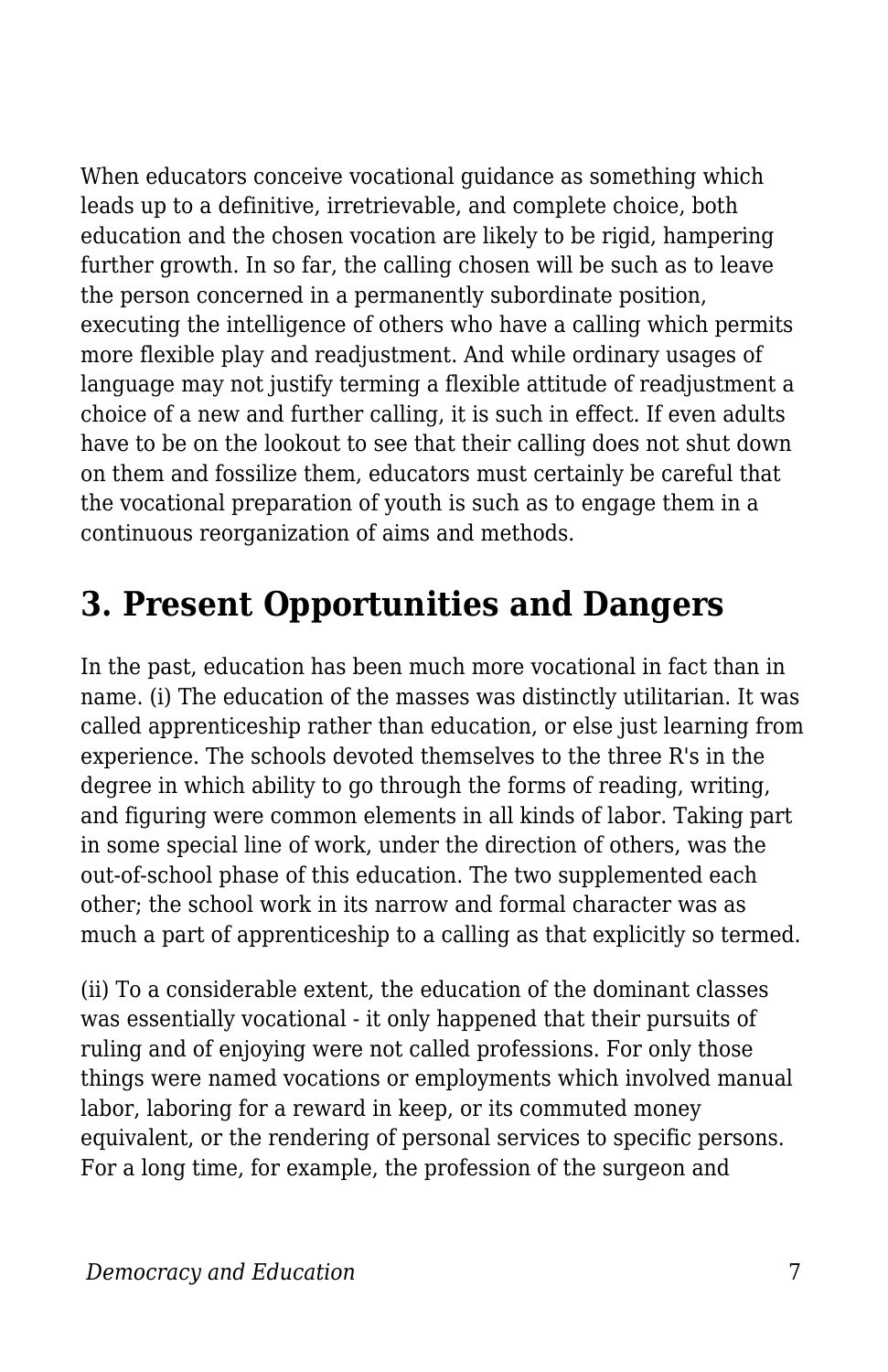physician ranked almost with that of the valet or barber - partly because it had so much to do with the body, and partly because it involved rendering direct service for pay to some definite person. But if we go behind words, the business of directing social concerns, whether politically or economically, whether in war or peace, is as much a calling as anything else; and where education has not been completely under the thumb of tradition, higher schools in the past have been upon the whole calculated to give preparation for this business. Moreover, display, the adornment of person, the kind of social companionship and entertainment which give prestige, and the spending of money, have been made into definite callings. Unconsciously to themselves the higher institutions of learning have been made to contribute to preparation for these employments. Even at present, what is called higher education is for a certain class (much smaller than it once was) mainly preparation for engaging effectively in these pursuits.

In other respects, it is largely, especially in the most advanced work, training for the calling of teaching and special research. By a peculiar superstition, education which has to do chiefly with preparation for the pursuit of conspicuous idleness, for teaching, and for literary callings, and for leadership, has been regarded as non-vocational and even as peculiarly cultural. The literary training which indirectly fits for authorship, whether of books, newspaper editorials, or magazine articles, is especially subject to this superstition: many a teacher and author writes and argues in behalf of a cultural and humane education against the encroachments of a specialized practical education, without recognizing that his own education, which he calls liberal, has been mainly training for his own particular calling. He has simply got into the habit of regarding his own business as essentially cultural and of overlooking the cultural possibilities of other employments. At the bottom of these distinctions is undoubtedly the tradition which recognizes as employment only those pursuits where one is responsible for his work to a specific employer, rather than to the ultimate employer, the community.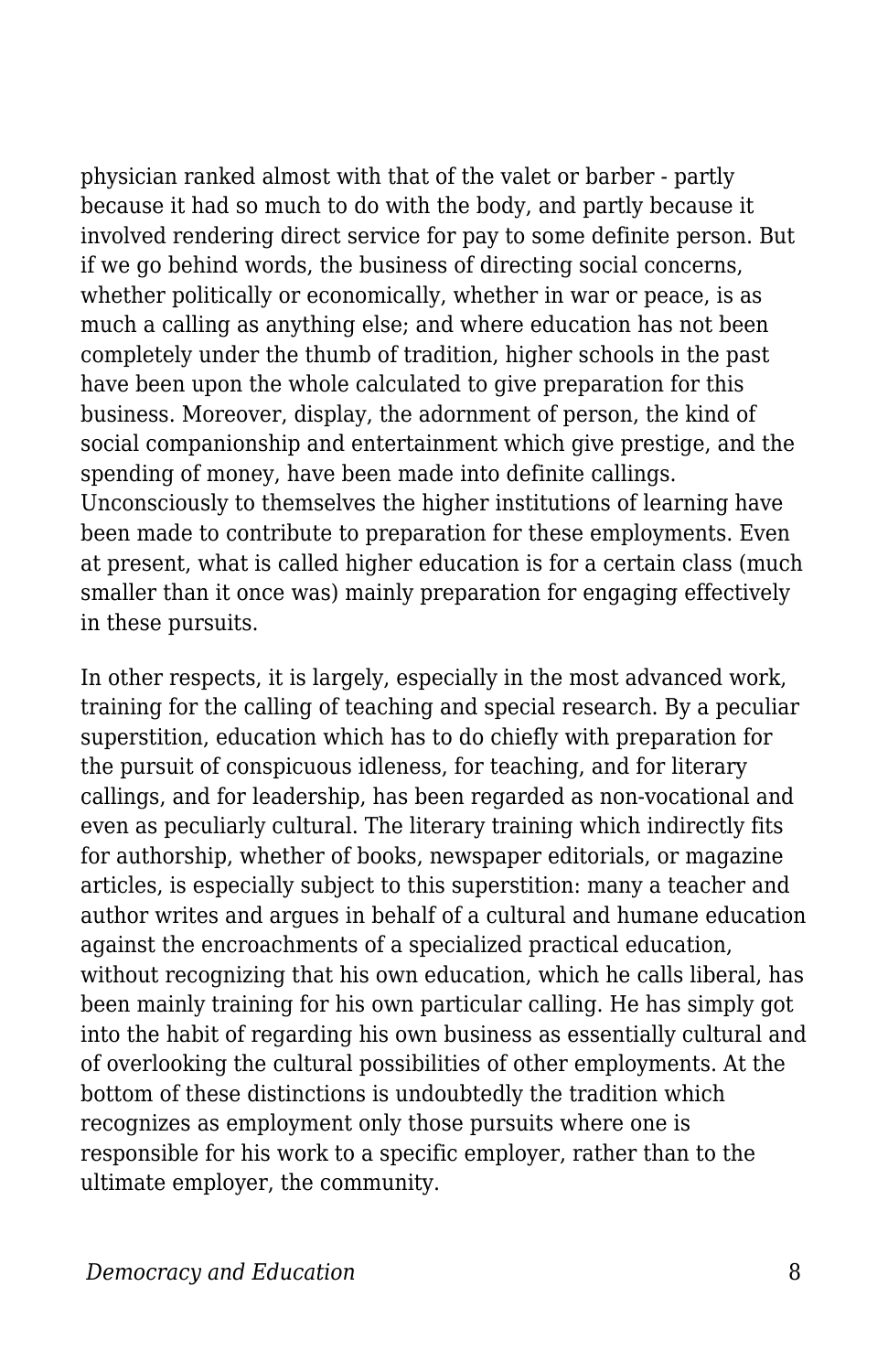There are, however, obvious causes for the present conscious emphasis upon vocational education - for the disposition to make explicit and deliberate vocational implications previously tacit. (i) In the first place, there is an increased esteem, in democratic communities, of whatever has to do with manual labor, commercial occupations, and the rendering of tangible services to society. In theory, men and women are now expected to do something in return for their support - intellectual and economic - by society. Labor is extolled; service is a much-lauded moral ideal. While there is still much admiration and envy of those who can pursue lives of idle conspicuous display, better moral sentiment condemns such lives. Social responsibility for the use of time and personal capacity is more generally recognized than it used to be.

(ii) In the second place, those vocations which are specifically industrial have gained tremendously in importance in the last century and a half. Manufacturing and commerce are no longer domestic and local, and consequently more or less incidental, but are world-wide. They engage the best energies of an increasingly large number of persons. The manufacturer, banker, and captain of industry have practically displaced a hereditary landed gentry as the immediate directors of social affairs. The problem of social readjustment is openly industrial, having to do with the relations of capital and labor. The great increase in the social importance of conspicuous industrial processes has inevitably brought to the front questions having to do with the relationship of schooling to industrial life. No such vast social readjustment could occur without offering a challenge to an education inherited from different social conditions, and without putting up to education new problems.

(iii) In the third place, there is the fact already repeatedly mentioned: Industry has ceased to be essentially an empirical, rule-of-thumb procedure, handed down by custom. Its technique is now technological: that is to say, based upon machinery resulting from discoveries in mathematics, physics, chemistry, bacteriology, etc. The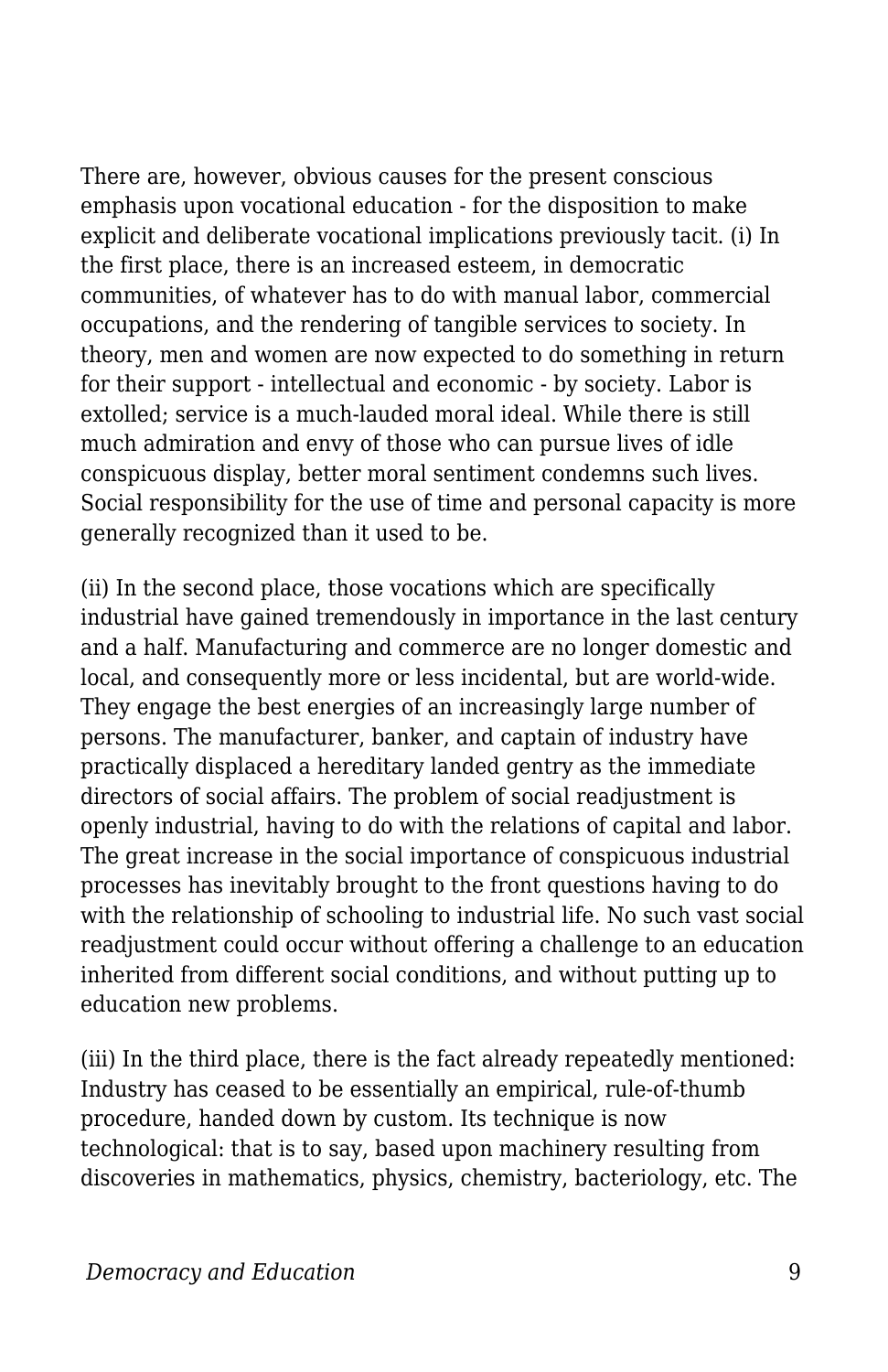economic revolution has stimulated science by setting problems for solution, by producing greater intellectual respect for mechanical appliances. And industry received back payment from science with compound interest. As a consequence, industrial occupations have infinitely greater intellectual content and infinitely larger cultural possibilities than they used to possess. The demand for such education as will acquaint workers with the scientific and social bases and bearings of their pursuits becomes imperative, since those who are without it inevitably sink to the role of appendages to the machines they operate. Under the old regime all workers in a craft were approximately equals in their knowledge and outlook. Personal knowledge and ingenuity were developed within at least a narrow range, because work was done with tools under the direct command of the worker. Now the operator has to adjust himself to his machine, instead of his tool to his own purposes. While the intellectual possibilities of industry have multiplied, industrial conditions tend to make industry, for great masses, less of an educative resource than it was in the days of hand production for local markets. The burden of realizing the intellectual possibilities inhering in work is thus thrown back on the school.

(iv) In the fourth place, the pursuit of knowledge has become, in science, more experimental, less dependent upon literary tradition, and less associated with dialectical methods of reasoning, and with symbols. As a result, the subject matter of industrial occupation presents not only more of the content of science than it used to, but greater opportunity for familiarity with the method by which knowledge is made. The ordinary worker in the factory is of course under too immediate economic pressure to have a chance to produce a knowledge like that of the worker in the laboratory. But in schools, association with machines and industrial processes may be had under conditions where the chief conscious concern of the students is insight. The separation of shop and laboratory, where these conditions are fulfilled, is largely conventional, the laboratory having the advantage of permitting the following up of any intellectual interest a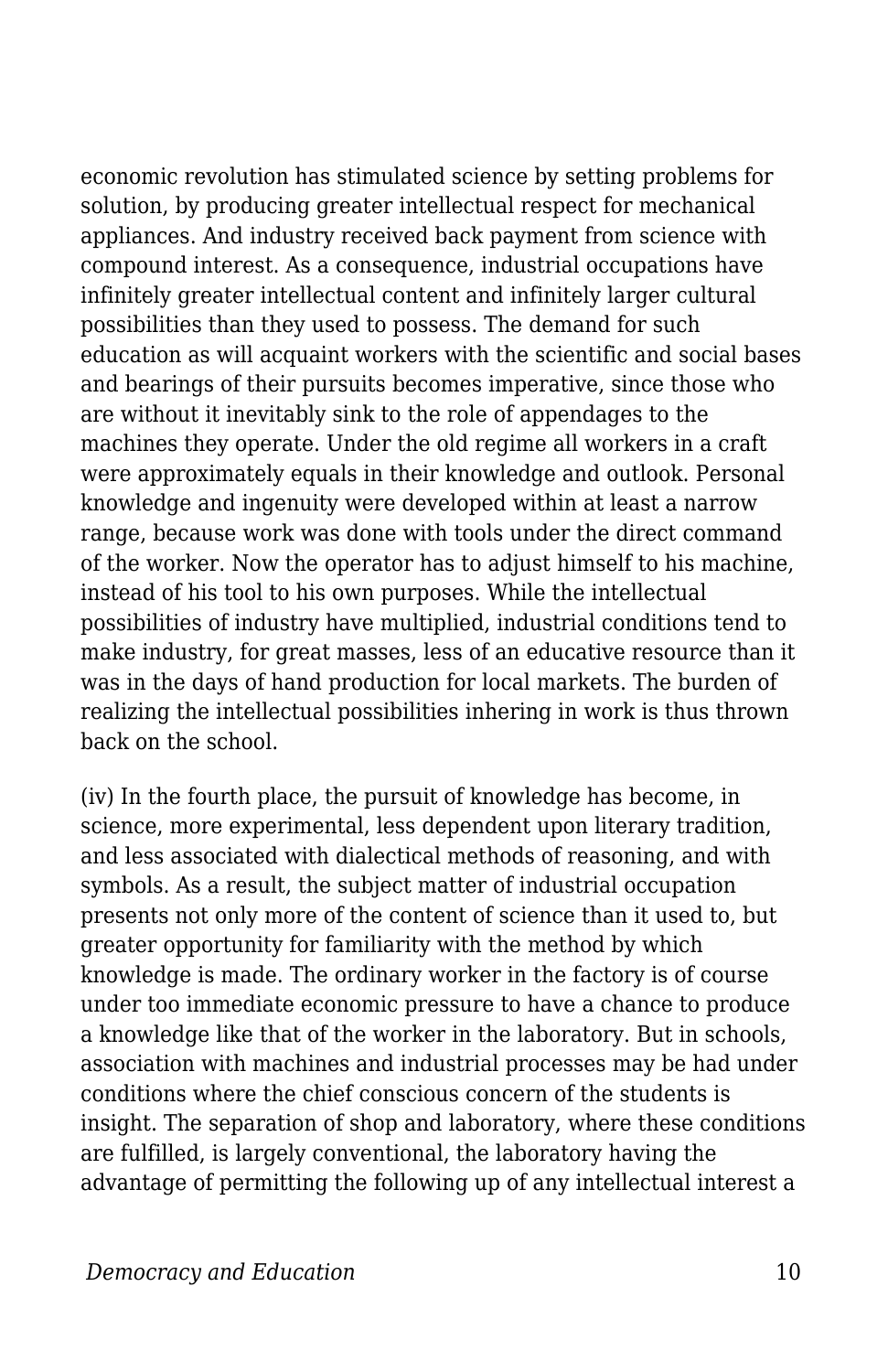problem may suggest; the shop the advantage of emphasizing the social bearings of the scientific principle, as well as, with many pupils, of stimulating a livelier interest.

(v) Finally, the advances which have been made in the psychology of learning in general and of childhood in particular fall into line with the increased importance of industry in life. For modern psychology emphasizes the radical importance of primitive unlearned instincts of exploring, experimentation, and "trying on." It reveals that learning is not the work of something ready-made called mind, but that mind itself is an organization of original capacities into activities having significance. As we have already seen (ante, p. 204), in older pupils work is to educative development of raw native activities what play is for younger pupils. Moreover, the passage from play to work should be gradual, not involving a radical change of attitude but carrying into work the elements of play, plus continuous reorganization in behalf of greater control. The reader will remark that these five points practically resume the main contentions of the previous part of the work. Both practically and philosophically, the key to the present educational situation lies in a gradual reconstruction of school materials and methods so as to utilize various forms of occupation typifying social callings, and to bring out their intellectual and moral content. This reconstruction must relegate purely literary methods including textbooks - and dialectical methods to the position of necessary auxiliary tools in the intelligent development of consecutive and cumulative activities.

But our discussion has emphasized the fact that this educational reorganization cannot be accomplished by merely trying to give a technical preparation for industries and professions as they now operate, much less by merely reproducing existing industrial conditions in the school. The problem is not that of making the schools an adjunct to manufacture and commerce, but of utilizing the factors of industry to make school life more active, more full of immediate meaning, more connected with out-of-school experience. The problem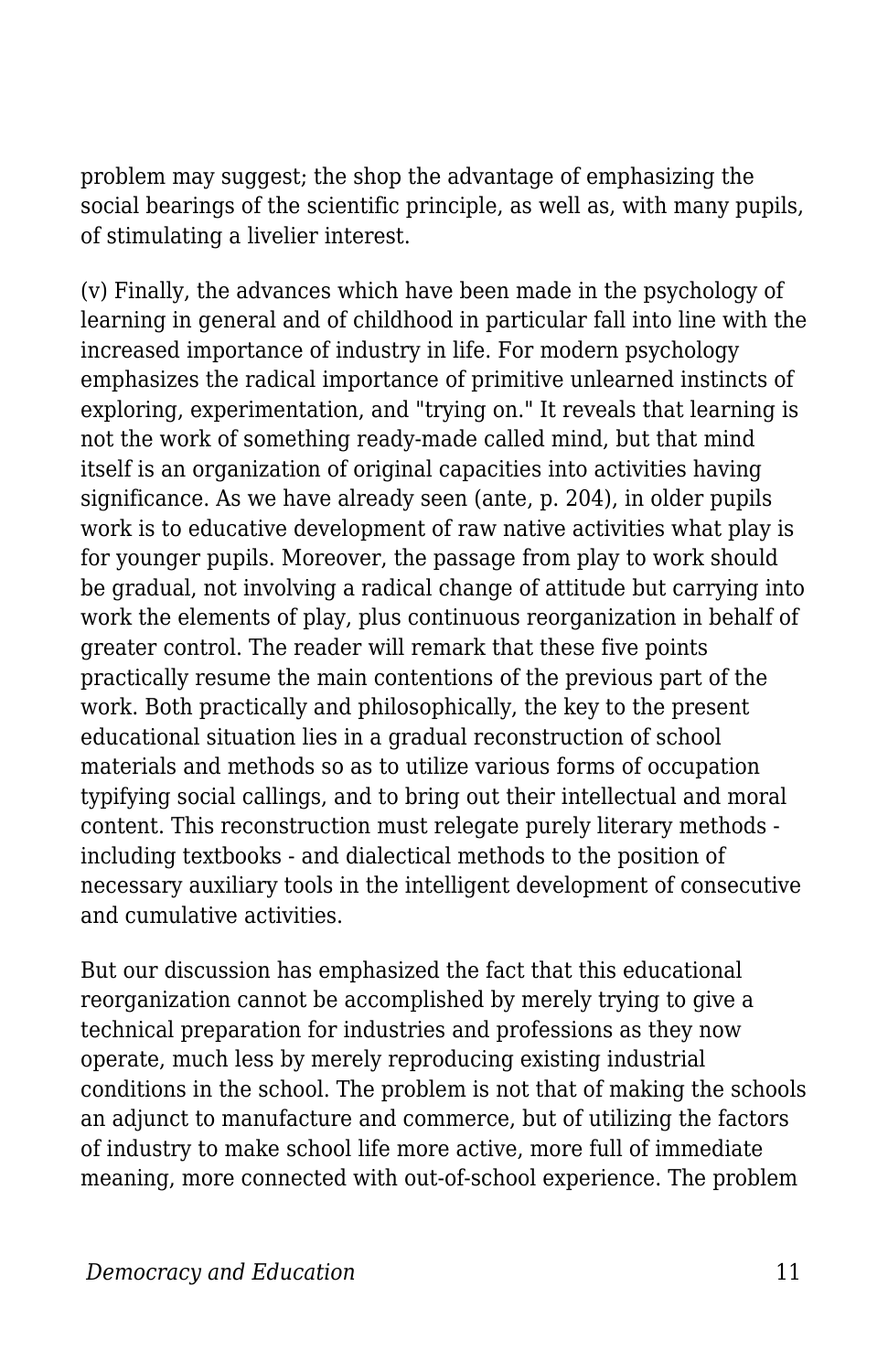is not easy of solution. There is a standing danger that education will perpetuate the older traditions for a select few, and effect its adjustment to the newer economic conditions more or less on the basis of acquiescence in the untransformed, unrationalized, and unsocialized phases of our defective industrial regime. Put in concrete terms, there is danger that vocational education will be interpreted in theory and practice as trade education: as a means of securing technical efficiency in specialized future pursuits. Education would then become an instrument of perpetuating unchanged the existing industrial order of society, instead of operating as a means of its transformation. The desired transformation is not difficult to define in a formal way. It signifies a society in which every person shall be occupied in something which makes the lives of others better worth living, and which accordingly makes the ties which bind persons together more perceptible - which breaks down the barriers of distance between them. It denotes a state of affairs in which the interest of each in his work is uncoerced and intelligent: based upon its congeniality to his own aptitudes. It goes without saying that we are far from such a social state; in a literal and quantitative sense, we may never arrive at it. But in principle, the quality of social changes already accomplished lies in this direction. There are more ample resources for its achievement now than ever there have been before. No insuperable obstacles, given the intelligent will for its realization, stand in the way.

Success or failure in its realization depends more upon the adoption of educational methods calculated to effect the change than upon anything else. For the change is essentially a change in the quality of mental disposition - an educative change. This does not mean that we can change character and mind by direct instruction and exhortation, apart from a change in industrial and political conditions. Such a conception contradicts our basic idea that character and mind are attitudes of participative response in social affairs. But it does mean that we may produce in schools a projection in type of the society we should like to realize, and by forming minds in accord with it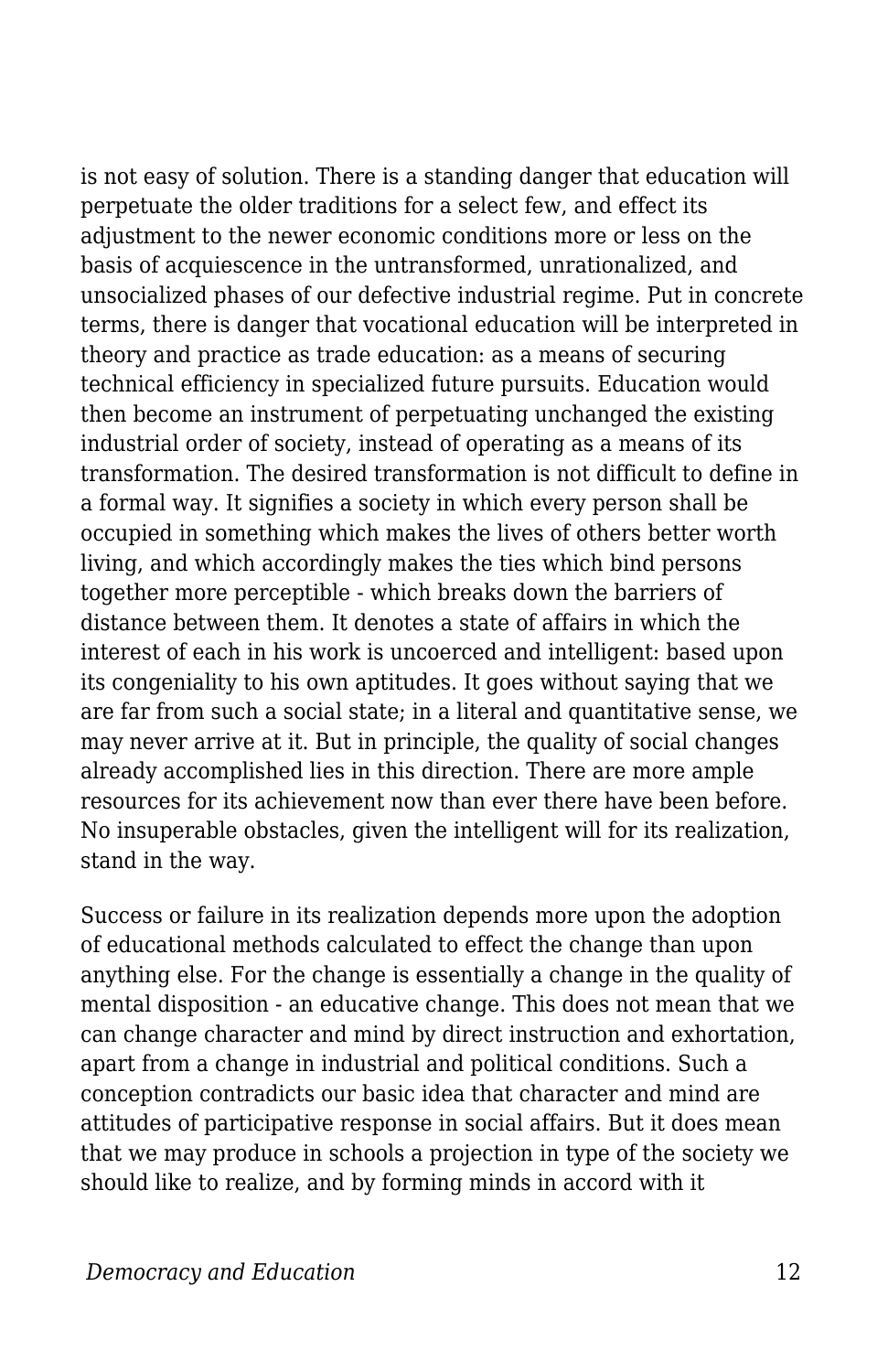gradually modify the larger and more recalcitrant features of adult society. Sentimentally, it may seem harsh to say that the greatest evil of the present regime is not found in poverty and in the suffering which it entails, but in the fact that so many persons have callings which make no appeal to them, which are pursued simply for the money reward that accrues. For such callings constantly provoke one to aversion, ill will, and a desire to slight and evade. Neither men's hearts nor their minds are in their work. On the other hand, those who are not only much better off in worldly goods, but who are in excessive, if not monopolistic, control of the activities of the many are shut off from equality and generality of social intercourse. They are stimulated to pursuits of indulgence and display; they try to make up for the distance which separates them from others by the impression of force and superior possession and enjoyment which they can make upon others.

It would be quite possible for a narrowly conceived scheme of vocational education to perpetuate this division in a hardened form. Taking its stand upon a dogma of social predestination, it would assume that some are to continue to be wage earners under economic conditions like the present, and would aim simply to give them what is termed a trade education - that is, greater technical efficiency. Technical proficiency is often sadly lacking, and is surely desirable on all accounts - not merely for the sake of the production of better goods at less cost, but for the greater happiness found in work. For no one cares for what one cannot half do. But there is a great difference between a proficiency limited to immediate work, and a competency extended to insight into its social bearings; between efficiency in carrying out the plans of others and in one forming one's own. At present, intellectual and emotional limitation characterizes both the employing and the employed class. While the latter often have no concern with their occupation beyond the money return it brings, the former's outlook may be confined to profit and power. The latter interest generally involves much greater intellectual initiation and larger survey of conditions. For it involves the direction and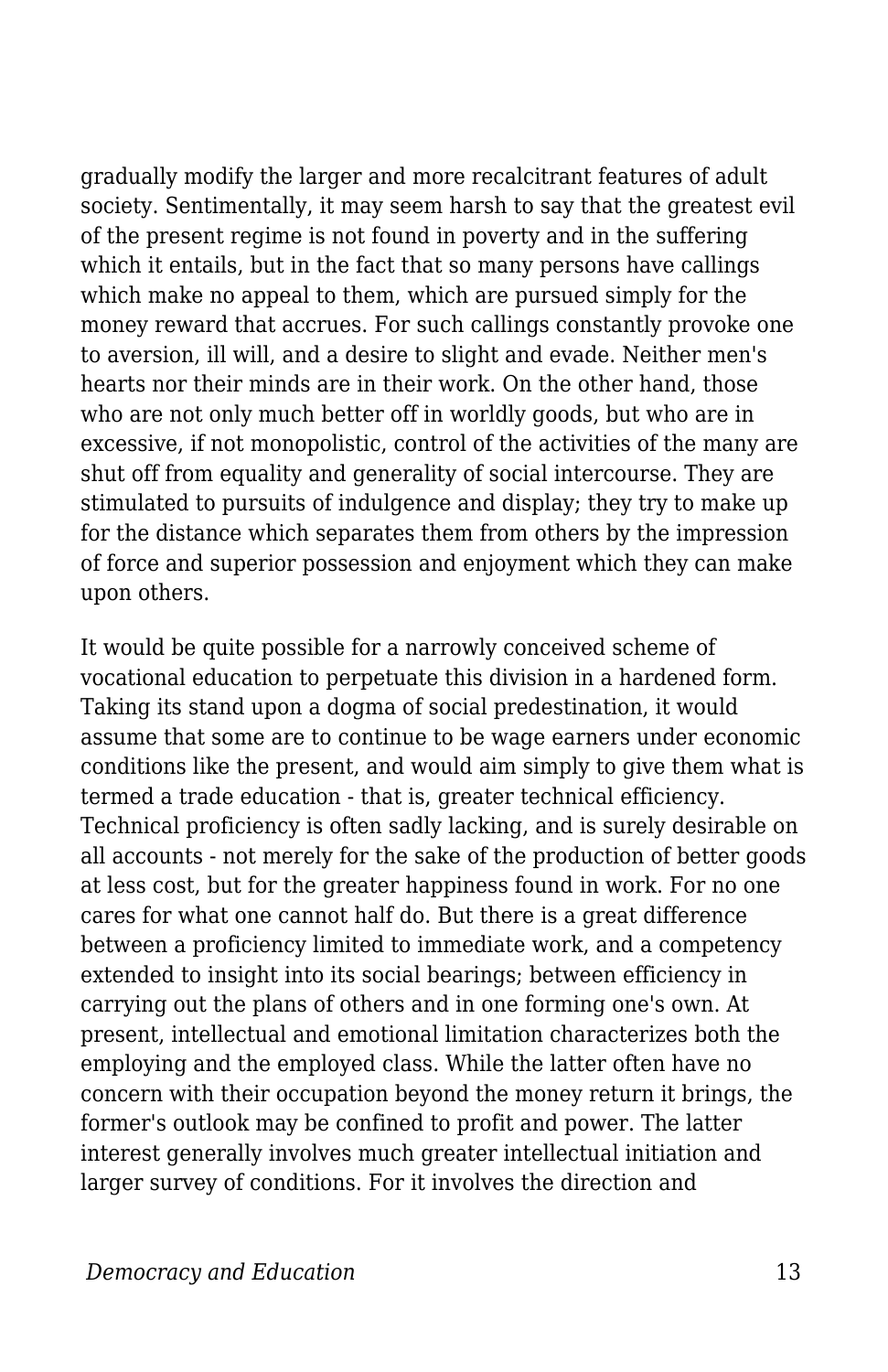combination of a large number of diverse factors, while the interest in wages is restricted to certain direct muscular movements. But none the less there is a limitation of intelligence to technical and nonhumane, non-liberal channels, so far as the work does not take in its social bearings. And when the animating motive is desire for private profit or personal power, this limitation is inevitable. In fact, the advantage in immediate social sympathy and humane disposition often lies with the economically unfortunate, who have not experienced the hardening effects of a one-sided control of the affairs of others.

Any scheme for vocational education which takes its point of departure from the industrial regime that now exists, is likely to assume and to perpetuate its divisions and weaknesses, and thus to become an instrument in accomplishing the feudal dogma of social predestination. Those who are in a position to make their wishes good, will demand a liberal, a cultural occupation, and one which fits for directive power the youth in whom they are directly interested. To split the system, and give to others, less fortunately situated, an education conceived mainly as specific trade preparation, is to treat the schools as an agency for transferring the older division of labor and leisure, culture and service, mind and body, directed and directive class, into a society nominally democratic. Such a vocational education inevitably discounts the scientific and historic human connections of the materials and processes dealt with. To include such things in narrow trade education would be to waste time; concern for them would not be "practical." They are reserved for those who have leisure at command - the leisure due to superior economic resources. Such things might even be dangerous to the interests of the controlling class, arousing discontent or ambitions "beyond the station" of those working under the direction of others. But an education which acknowledges the full intellectual and social meaning of a vocation would include instruction in the historic background of present conditions; training in science to give intelligence and initiative in dealing with material and agencies of production; and study of economics, civics, and politics, to bring the future worker into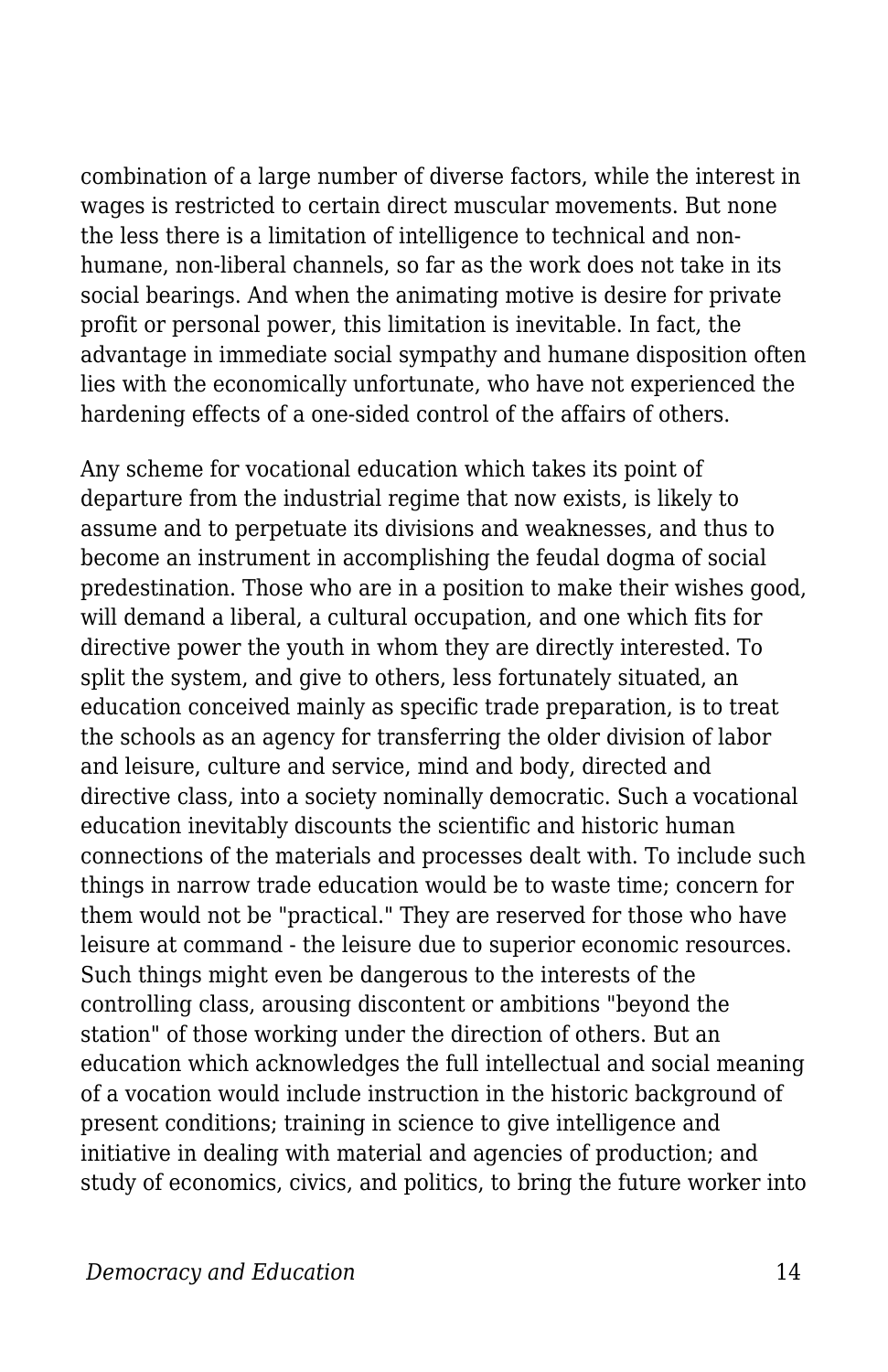touch with the problems of the day and the various methods proposed for its improvement. Above all, it would train power of readaptation to changing conditions so that future workers would not become blindly subject to a fate imposed upon them. This ideal has to contend not only with the inertia of existing educational traditions, but also with the opposition of those who are entrenched in command of the industrial machinery, and who realize that such an educational system if made general would threaten their ability to use others for their own ends. But this very fact is the presage of a more equitable and enlightened social order, for it gives evidence of the dependence of social reorganization upon educational reconstruction. It is accordingly an encouragement to those believing in a better order to undertake the promotion of a vocational education which does not subject youth to the demands and standards of the present system, but which utilizes its scientific and social factors to develop a courageous intelligence, and to make intelligence practical and executive.

#### **Summary**

A vocation signifies any form of continuous activity which renders service to others and engages personal powers in behalf of the accomplishment of results. The question of the relation of vocation to education brings to a focus the various problems previously discussed regarding the connection of thought with bodily activity; of individual conscious development with associated life; of theoretical culture with practical behavior having definite results; of making a livelihood with the worthy enjoyment of leisure. In general, the opposition to recognition of the vocational phases of life in education (except for the utilitarian three R's in elementary schooling) accompanies the conservation of aristocratic ideals of the past. But, at the present juncture, there is a movement in behalf of something called vocational training which, if carried into effect, would harden these ideas into a form adapted to the existing industrial regime. This movement would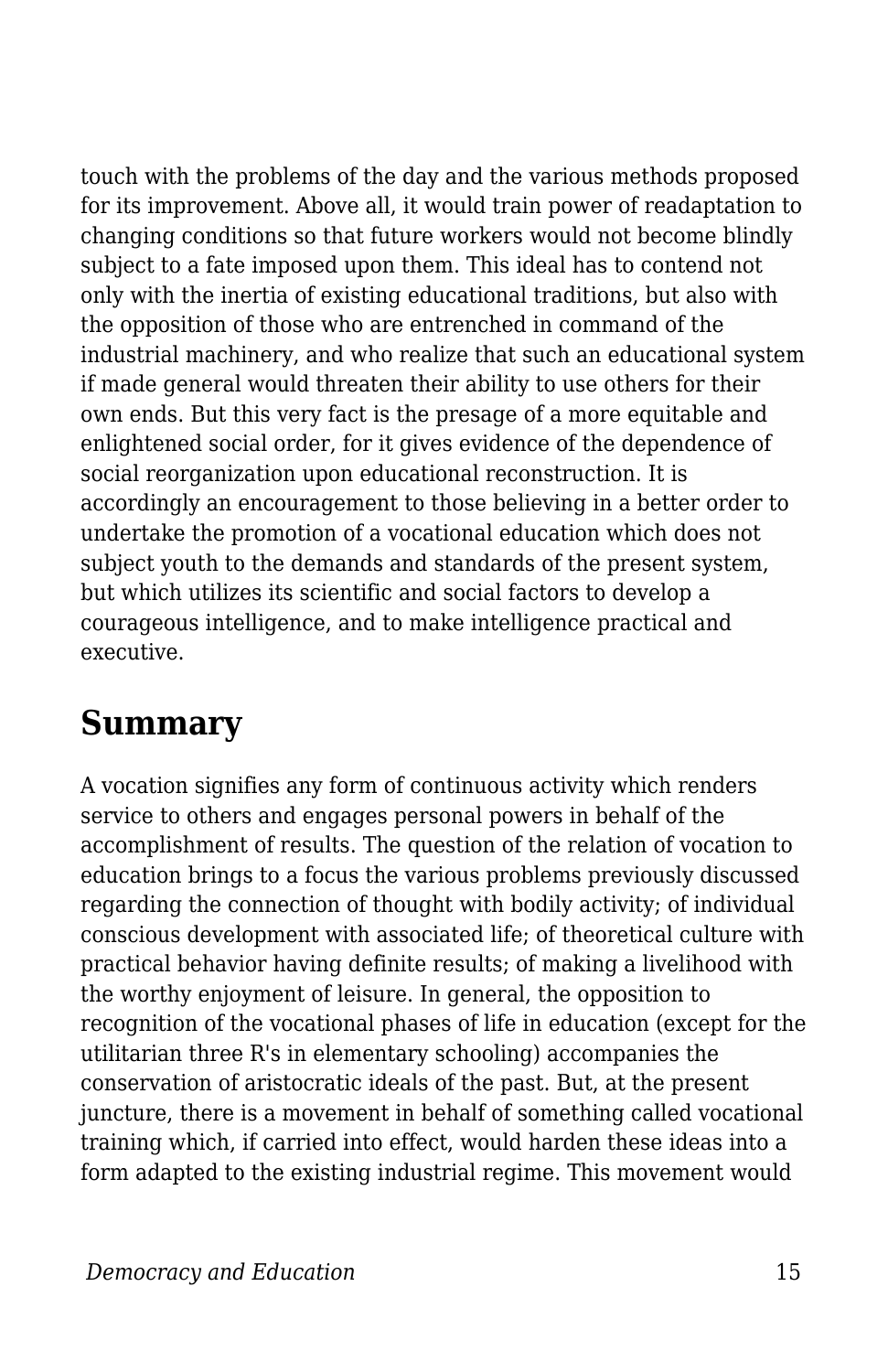continue the traditional liberal or cultural education for the few economically able to enjoy it, and would give to the masses a narrow technical trade education for specialized callings, carried on under the control of others. This scheme denotes, of course, simply a perpetuation of the older social division, with its counterpart intellectual and moral dualisms. But it means its continuation under conditions where it has much less justification for existence. For industrial life is now so dependent upon science and so intimately affects all forms of social intercourse, that there is an opportunity to utilize it for development of mind and character. Moreover, a right educational use of it would react upon intelligence and interest so as to modify, in connection with legislation and administration, the socially obnoxious features of the present industrial and commercial order. It would turn the increasing fund of social sympathy to constructive account, instead of leaving it a somewhat blind philanthropic sentiment.

It would give those who engage in industrial callings desire and ability to share in social control, and ability to become masters of their industrial fate. It would enable them to saturate with meaning the technical and mechanical features which are so marked a feature of our machine system of production and distribution. So much for those who now have the poorer economic opportunities. With the representatives of the more privileged portion of the community, it would increase sympathy for labor, create a disposition of mind which can discover the culturing elements in useful activity, and increase a sense of social responsibility. The crucial position of the question of vocational education at present is due, in other words, to the fact that it concentrates in a specific issue two fundamental questions: - Whether intelligence is best exercised apart from or within activity which puts nature to human use, and whether individual culture is best secured under egoistic or social conditions. No discussion of details is undertaken in this chapter, because this conclusion but summarizes the discussion of the previous chapters, XV to XXII, inclusive.